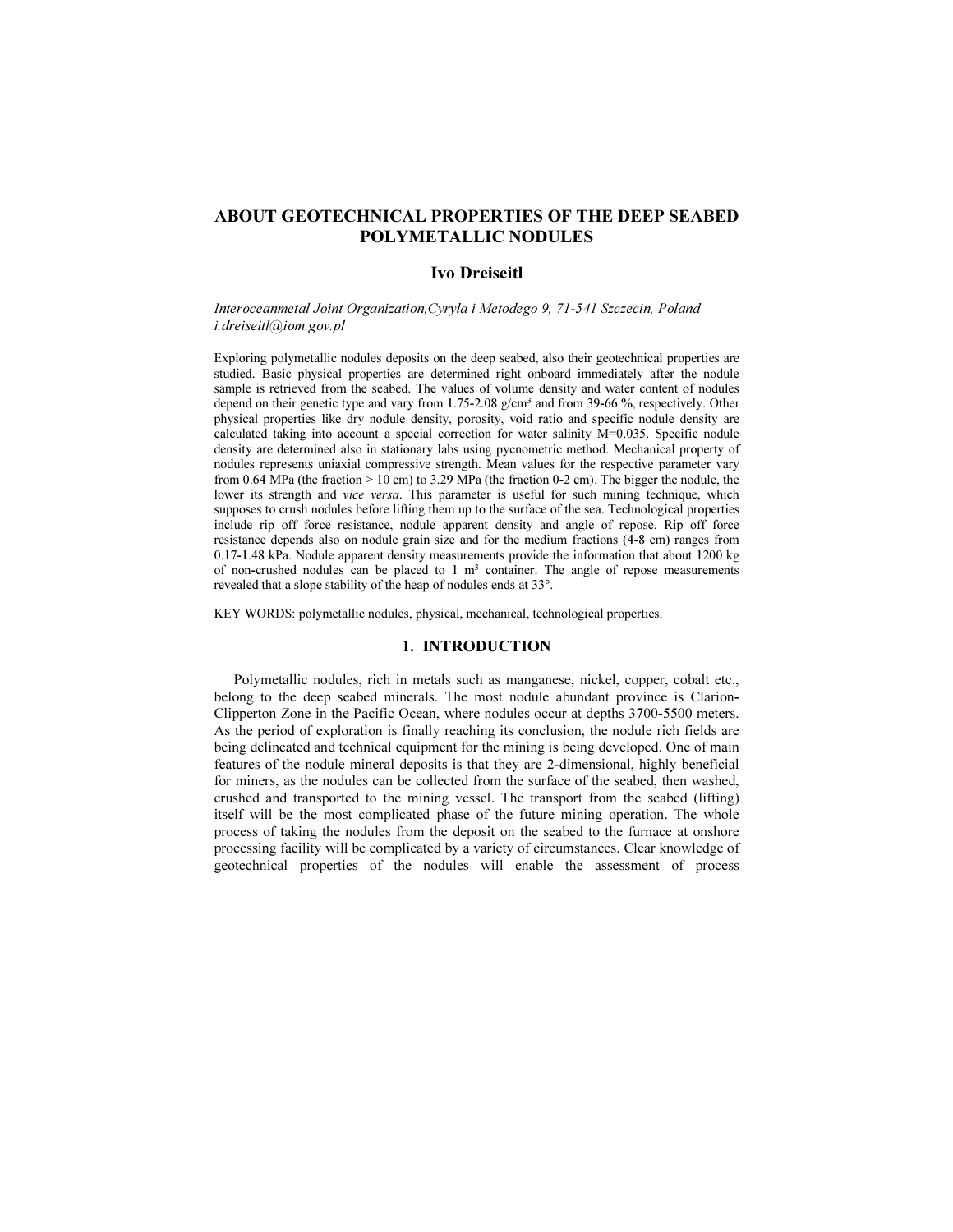characteristics under such circumstances. Deep seabed polymetallic (manganese, ferromanganese) nodules (fig.1) form natural, polymineral aggregations of ferromanganese hydroxides and clay minerals, which contain in more than 50 elements in their chemical composition, Kotlinski (1999). Ferromanganese hydroxides precipitate on the nuclei formed by, e.g., fragments of old nodules and/or volcanic rocks, zeolites, fish teeth etc. The nodules have been described as potatoe-like, cannon balls, marbles, tablets, and a number of other less recognizable forms, Mero (1965).



Fig. 1 Deep seabed polymetallic nodule (from left: top, bottom, cross-section)

For decades they were considered only a scientific curiosity, but are now, because of their economic value, the focus of much attention. The polymetallic nodule deposits contain billions of tons of metals and besides manganese, are rich in nickel, copper, cobalt, iron and traces of two dozen other metals, Kennett (1982). Nodules have significant potential to supply rare earth elements (REEs) to the marketplace as a byproduct of the extraction of Mn, Ni, Cu and Co, Hein (2012). A description of physical, mechanical and technological properties of polymetallic nodules has been an essential part of geotechnical studies included in the Interoceanmetal Joint Organization (IOM) "plan of work for exploration for polymetallic nodules", approved by the International Seabed Authority in 1997. The Clarion-Clipperton zone deposits are on the surficial sediments of the deep seabed in the northeastern tropical Pacific, Morgan (2000). In terms of their mode of formation, the nodules are classified into hydrogenetic H, diagenetic D and, a transition form, hydrogenetic-diagenetic HD. From the standpoint of geotechnical research, nodules are coarse-grained, non-cohesive formations, Dreiseitl (2009).

# 2. METHODOLOGY OF MEASUREMENTS

The relevant properties are determined in both shipboard and land-based laboratories. The shipboard analyses include nodule volumetric density and water content, determined immediately after the samples were retrieved. Other physical properties, such as dry nodule density, porosity, void ratio and specific nodule density, are subsequently calculated. Specific nodule density is also determined at land-based laboratories using the pycnometric technique, Dreiseitl and Bednarek (2011). During the exploration period nodules can be retrieved from the seabed in two ways: at stations with coordinates by the sampler – box corer with dimensions of  $0.5x0.5x0.5$  m or by the dredge with the open mouth 1.4x0.4 m towed on the surface of the seabed. According to morphological type and size, 3-4 typical nodules of the box core sample are usually selected for shipboard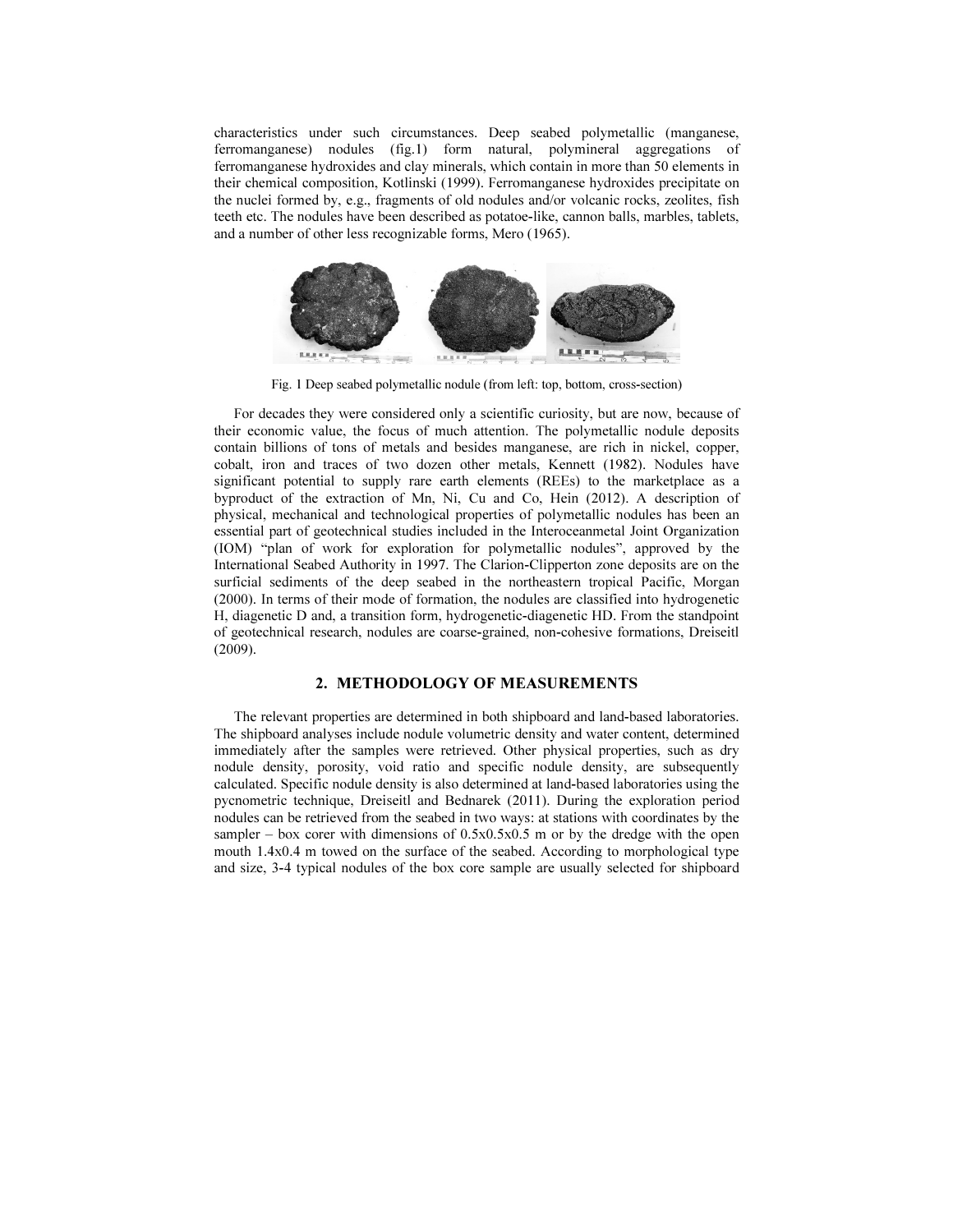measurements. Six size fractions are distinguished, in cm: 0-2, 2-4 (small), 4-6, 6-8 (medium), 8-10 and 10+ (big). Frequent morphological nodule types (morphotypes) occur as follows: D – discoidal, E – ellipsoidal, S – spheroidal, T – tabular, P – polynuclear, accreted,  $I$  – irregular,  $fD$  – fragments of discoidal,  $f$  – non identified fragment.

# 2.1. PHYSICAL PROPERTIES

Volumetric density (moist unit weight),  $\rho$  [g/cm<sup>3</sup>], is a ratio between the weight of a nodule, including air and water present, and its volume, Johnson, Degraff (1988). A method of hydrostatic weighing is applied taking into account density of pore seawater, equaling 1.025 g/cm<sup>3</sup>, Neizvestnov (2004). Dry nodule density (dry unit weight),  $\rho_d$ [g/cm<sup>3</sup> ], is based on nodule weight without water to the total volume of nodule ratio:

$$
\rho_{d} = \frac{\rho}{1 + w \times 0.01}
$$

where  $\rho$  = volumetric density,  $w$  = water content corrected for pore seawater mineralization  $M = 0.035$ .

Water content,  $w$  [%], is the amount of water contained in a nodule; it is expressed in terms of the mass of water evaporated at 105˚C per mass of dried nodule. During evaporation, the pore water-contained salts precipitate in the nodule pores and a result has to be corrected for pore seawater mineralization M=0.035:

$$
w = \frac{w_0 \times (1 + M)}{1 - M \times w_0 \times 0.01}
$$

where  $w_0$  = water content with no regard of M,  $M = 0.035$  pore seawater mineralization.

*Natural* water content,  $w_n$  [%], is expressed as the mass of water evaporated at 105°C relative to the mass of a wet nodule sample.

In deep seabed sediments, including the nodules, pore seawater fills the spaces between solid particles. The amount of the spaces can be expressed by porosity and void ratio. Porosity,  $n \lceil \% \rceil$ , represents the proportion of total volume of nodule mass occupied by spaces (voids) while void ratio,  $e$  [no unit], expresses the relationship between the volume of spaces and the volume of solids, Zaruba, Mencl (1976):

$$
n = w \rho_d / \rho_w
$$

where  $\rho_w$  = density of pore seawater with M = 0.035 at t = 20°C ( $\rho_w$  = 1.025 g/cm<sup>3</sup>), and  $e = n / (100 - n).$ 

Dry nodule density and void ratio are used to calculate the specific (solid particles) nodule density,  $\rho_s = \rho_d (1+e)$  [g/cm<sup>3</sup>]. Land-based laboratories allow for the determination of only one engineering parameter, the specific nodule density by a pycnometric technique. The determinations are conducted on dried and crumbled nodules. The density of solid particles is calculated by dividing their mass by volume.

#### 2.2. MECHANICAL (STRENGTH) PROPERTIES

Uniaxial compressive strength  $\sigma$  [MPa] is a single mechanical (strength) property that can be determined in a shipboard laboratory. The property expresses the force that needs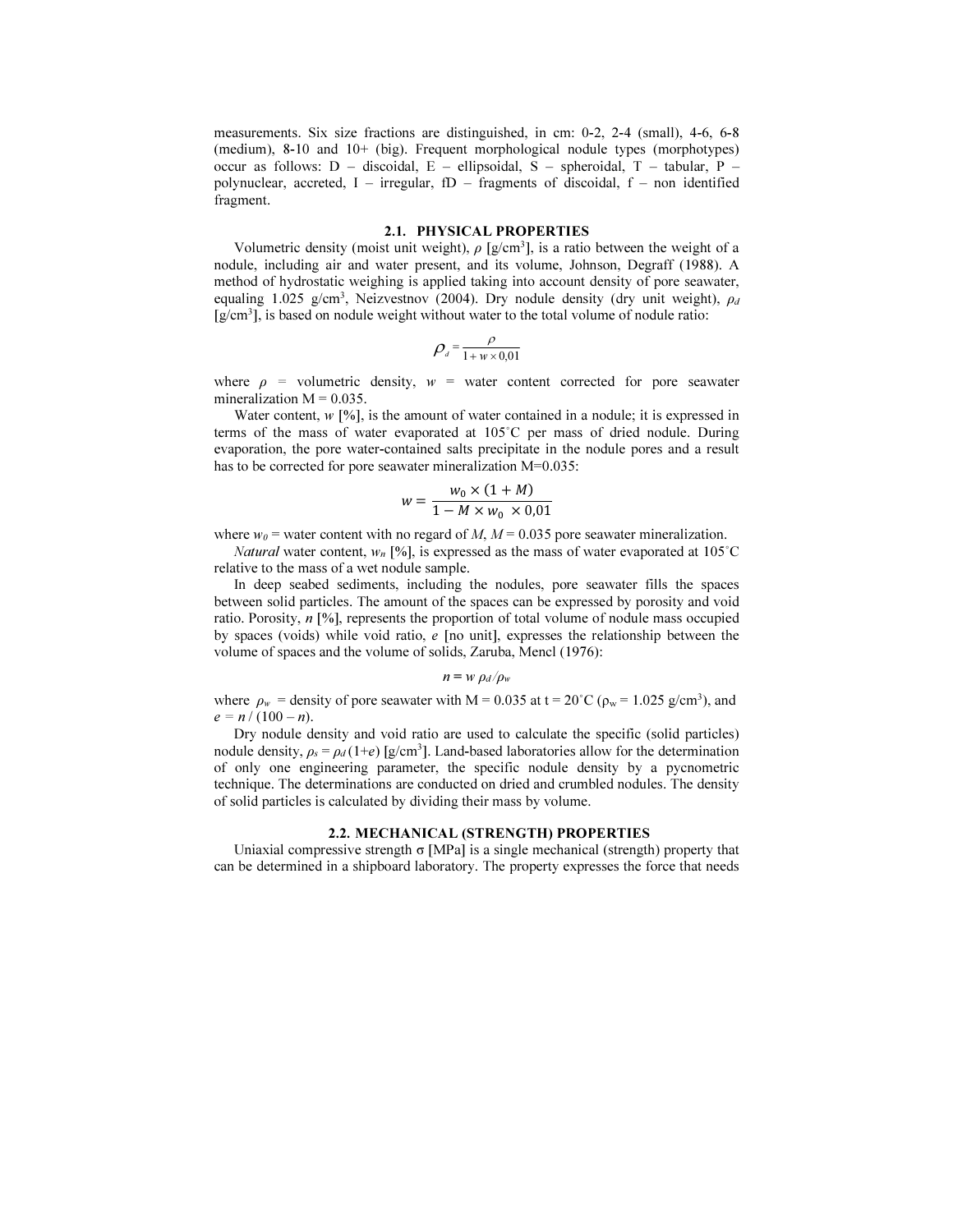to be applied to break a nodule. This is not a standardized testing because in nodules it is impossible to cut a standard shape – the cylinder. Besides the force, expressed in newtons [N], the rupture area is measured. The need for the measurements of this property will appear in phase between nodule collection on the seabed and their transportation to the surface in the crushed form in the pipeline.

### 2.3. TECHNOLOGICAL PROPERTIES

The determination of the technological properties of the nodules is important for future mining operations and the transportation of the nodules from the mining site to an on-shore processing plant. Rip off force is the force needed to detach a nodule from sediment, and is expressed in newtons [N], fig.2.



Fig. 2 A special device for rip off force measurements

However, in practice it is nodule resistance to the rip off force that is determined, this is why the area of nodule-sediment contact is additionally measured. Therefore, rip off force resistance  $P = 10 N / S$  [kPa], where N = rip off force [N], N = n<sub>s</sub> - n<sub>w</sub>, where n = force of separation the nodule from the sediment read from device,  $n_w$  = weight of nodule,  $S = area$  of the contact nodule-sediment [cm<sup>2</sup>].

This property can be of importance for certain techniques (e.g. sucking) in seabed nodule mining.

Nodule apparent density,  $\rho_{app}$  [kg/m<sup>3</sup>], provides information on the amount (by weight) of nodules that can be placed in a 1m<sup>3</sup> container. Maximum nodule apparent density,  $\rho_{approx}$  [kg/m<sup>3</sup>], is obtained when a container of nodules is shaken and refilled. The angle of repose is determined as the tangent of angle  $\alpha$  between the height of the nodule heap and the half-diameter of the heap.

The two latter properties are best determined when a large amount of nodules (hundreds of kilograms) is collected by seafloor dredge and it is delivered onboard.

# 3. RESULTS OBTAINED

A large amount of data relating to the geotechnical properties of polymetallic nodules was obtained in four at-sea expeditions from 2001 – 2016, informational reports on cruises IOM-2001, IOM-2004, IOM-2009, IOM-2014. The IOM exploration area is a 75,000 km<sup>2</sup> large and was explored in 2001 and 2004. At those times, the most promising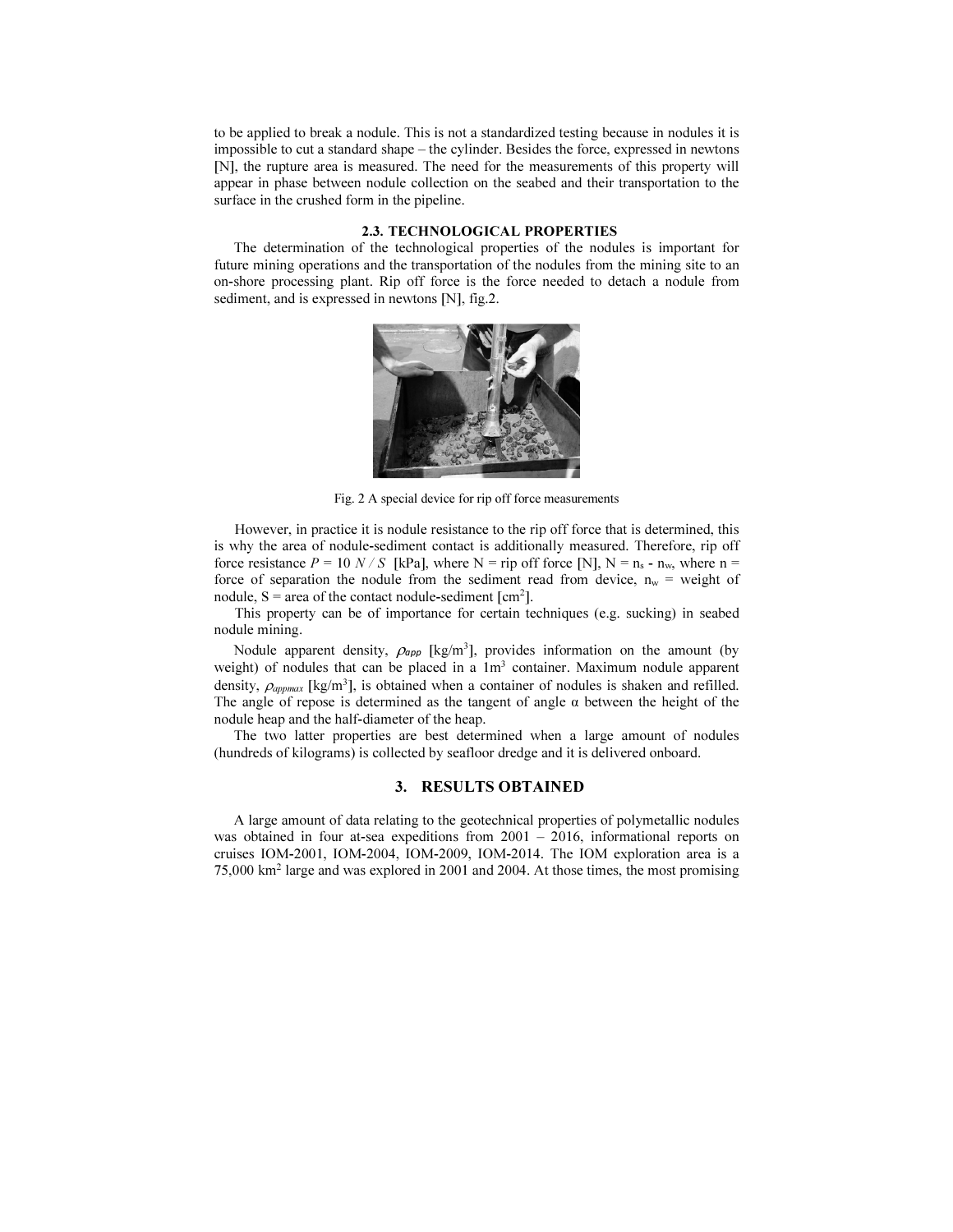areas were marked: exploration blocks H11 and H22, researched in expeditions "2009" and "2014", respectively.

### 3.1. PHYSICAL PROPERTIES

The physical properties of nodules found at 50 sample stations within exploration block H11 are presented in table 1.

| The physical properties of all nodule genotypes from the exploration block HTT (173 samples) |            |                |                               |                     |      |                      |                        |
|----------------------------------------------------------------------------------------------|------------|----------------|-------------------------------|---------------------|------|----------------------|------------------------|
|                                                                                              | w.<br>$\%$ | ρ,<br>$g/cm^3$ | $\rho_d$<br>g/cm <sup>3</sup> | n,<br>$\frac{0}{0}$ | e    | $\rho_s$<br>$g/cm^3$ | $W_n$<br>$\frac{0}{0}$ |
| Mean                                                                                         | 46         | 1.97           | 1.35                          | 61                  | 1.57 | 3.46                 | 32                     |
| Median                                                                                       | 46         | 1.98           | 1.36                          | 61                  | 1.58 | 3.52                 | 32                     |
| Maximum                                                                                      | 57         | 2.06           | 1.51                          | 66                  | 1.96 | 3.68                 | 37                     |
| Minimum                                                                                      | 36         | 1.83           | 1.18                          | 53                  | 1.14 | 2.98                 | 27                     |
| Av deviation                                                                                 | 3.48       | 0.04           | 0.06                          | 2.21                | 0.14 | 0.13                 | 1.65                   |

| The physical properties of all nodule genotypes from the exploration block H11 (173 samples) |  |  |
|----------------------------------------------------------------------------------------------|--|--|
|                                                                                              |  |  |

Within exploration block H22 all of known genetic types and most of morphotypes nodule were found. Two hundred and five representative nodules were examined in detail, selected from 48 stations (table 2), Dreiseitl (2012).

|                                                                                          | Table 2 |
|------------------------------------------------------------------------------------------|---------|
| The physical properties of all nodule genotypes from exploration block H22 (205 samples) |         |

| -----<br>_ _ _ _ _ _ _ _ _ _ _ _ |            |                |                      |            |      |                      |               |
|----------------------------------|------------|----------------|----------------------|------------|------|----------------------|---------------|
|                                  | w,<br>$\%$ | ρ,<br>$g/cm^3$ | $\rho_d$<br>$g/cm^3$ | n.<br>$\%$ | e    | $\rho_s$<br>$g/cm^3$ | $W_n$<br>$\%$ |
| Mean                             | 47         | 1.97           | 1.34                 | 62         | 1.62 | 3.49                 | 32            |
| Median                           | 47         | 1.97           | 1.34                 | 62         | 1.61 | 3.51                 | 33            |
| Maximum                          |            | 2.27           | 1.75                 | 72         | 2.56 | 3.68                 | 42            |
| Minimum                          | 29         | .77            | 1.03                 | 46         | 0.86 | 3.05                 | 22            |
| Av deviation                     | 2.94       | 0.04           | 0.05                 | 1.56       | 0.11 | 0.06                 | 1.39          |

Fragments of ellipsoidal nodules fE were found to be the prevalent morphotype (70 samples), while unbroken nodules are represented with E ellipsoidal (51) and D discoidal (13) morphotypes (table 3). Morphotypes occurring in less than 10 examples, e.g. spheroidal or tabular, were omitted in table 3, Dreiseitl (2012).

#### Table 3

Table 1

| Morphotype | W.<br>$\frac{0}{0}$ | g/cm | n.<br>$\frac{0}{0}$ | ρs,<br>g/cm- | No of trials |
|------------|---------------------|------|---------------------|--------------|--------------|
|            |                     | 1.99 | OΖ                  | 3.53         | 70           |
|            |                     | 1.99 |                     | 3.49         |              |
|            | 40                  | 1.94 | υ∠                  | 3.46         |              |
|            |                     | 1.93 | O.                  | 3.45         |              |

The physical properties of nodules according to morphotype (186 samples)

Regarding nodule grain size, a small fraction is presented in 65 samples, a medium fraction - 114 samples and a large fraction - 23 samples (table 4).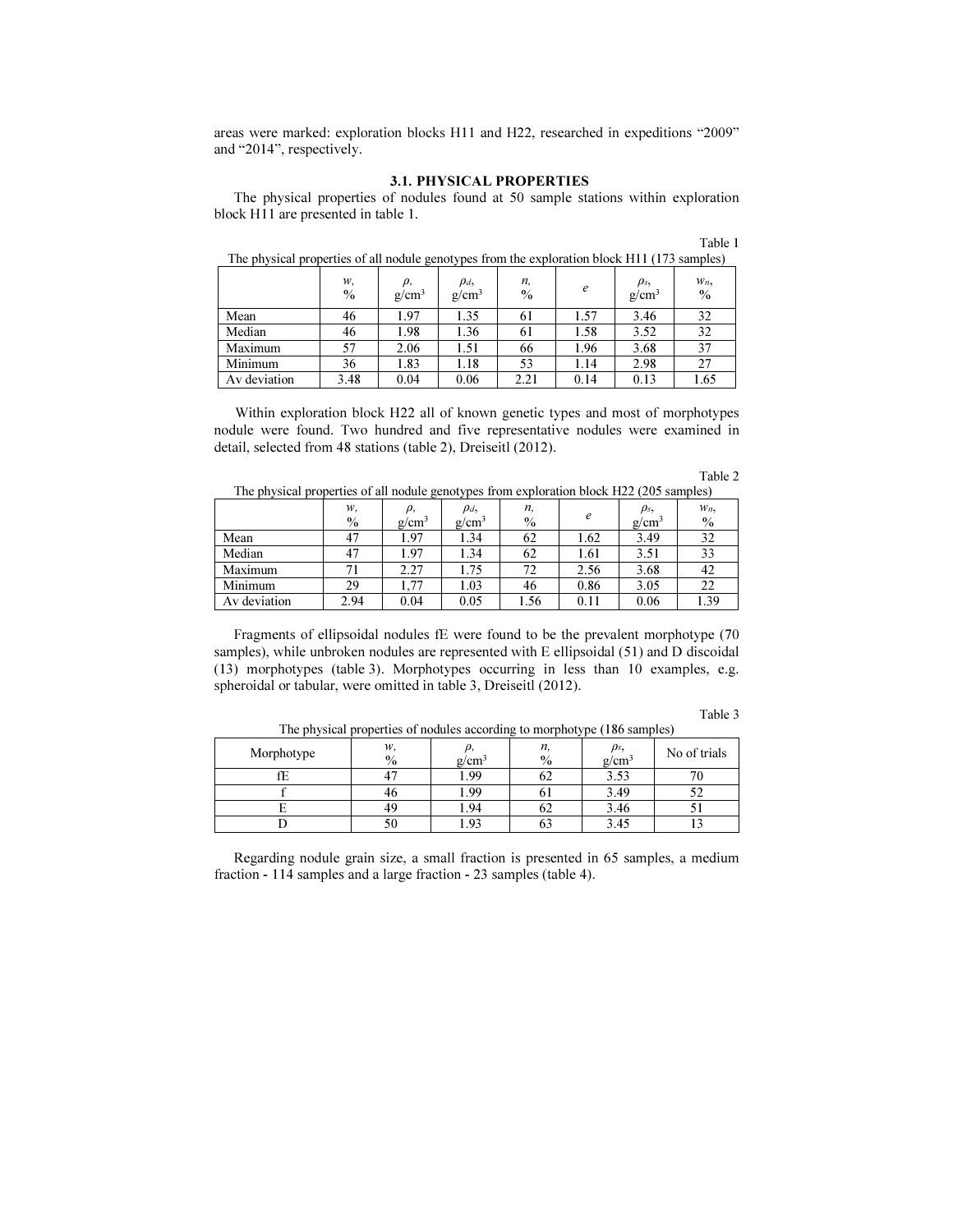Table 4

|                 |          |            |          | <u>.</u>       |                       |              |
|-----------------|----------|------------|----------|----------------|-----------------------|--------------|
| Fraction,<br>cm |          | w,<br>$\%$ | $g/cm^3$ | n,<br>$\%$     | $\rho_s,$<br>$g/cm^3$ | No of trials |
| Small           | $0 - 2$  | 53         | 1.87     | 63             | 3.32                  |              |
|                 | $2 - 4$  | 48         | 1.95     | 62             | 3.46                  | 59           |
| Medium          | 4-6      |            | 1.98     | 62             | 3.51                  | 60           |
|                 | $6 - 8$  |            | 1.98     | 0 <sub>1</sub> | 3.50                  | 54           |
| Large           | $8 - 10$ | 46         | 1.99     | $\sigma$       | 3.51                  | Ιð           |
|                 | $10+$    | 48         | 1.96     | ΩZ             | 3.50                  |              |

The physical properties of nodules according to grain size (202 samples)

The "natural water content" determination is extremely important for an estimation of nodule reserves in dry condition. The results presented in tables 1 and 2 clearly affirm that 1/3rd of nodule weight in their natural state is pore seawater, Dreiseitl (2012).

A clear relationship between volume density and water content was found to exist (fig.3). The majority of the coupled data (points) are located around the trend line. According to chemical analysis, about 95 % of nodule samples have diagenetic origin. It is observed that volume density mostly varies between 1.90 and 2.05  $g/cm<sup>3</sup>$  while water content ranges from 40-55 %.



Fig. 3 The relationship between volume density and water content of nodules (205 nodule samples from H22)

A pycnometric technique for the determination of nodule specific density was applied at a land-based laboratory for 30 nodules and nodule fragments retrieved in the dredge. The results correlated well ( $\sigma = 0.0732$ ) with mean value of 3.31 g/cm<sup>3</sup>. This property was also calculated to take into account the same nodule sample:  $\rho_s = 3.33$  g/cm<sup>3</sup>, Dreiseitl, Bednarek (2011). The results were found to match.

### 3.2. MECHANICAL (STRENGTH) PROPERTIES

A logarithmic relationship was noted between the nodule fraction (grain size) and strength (fig.4) expressed by uniaxial compressive strength property at 256 nodule samples. The strength of medium fraction of nodules, as the most frequent (127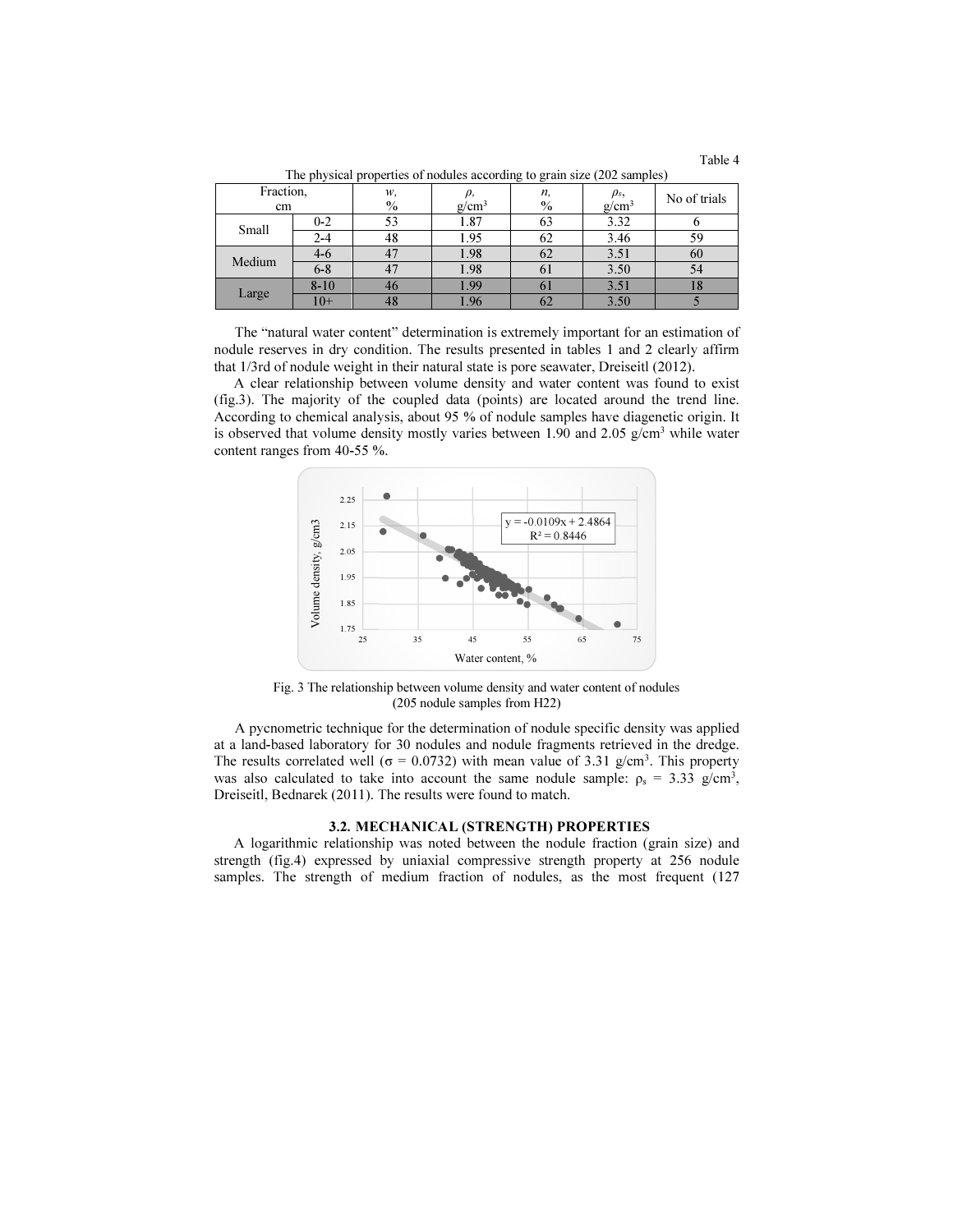measurements), ranges (in mediana) from 1.02 to 1.34 MPa. Large fractions are usually very fragile with a strength of ˂ 1 MPa because of the usual presence of ruptures and their tendency to crush very easily, this assisted by benthic organisms. The rule is: the bigger the nodule, the lower its strength, Dreiseitl (2009).



Fig. 4 Nodule strength and the fractions

### 3.3. TECHNOLOGICAL PROPERTIES

One possible technique that could be utilized to collect deployed nodules on the surface is to "suck" them from the seabed in a vacuum motion. Nodules appear to be affixed to the underlying sediment and a certain level of force is required to rip them off. Data presents the rip off force resistance in fraction dependence (table 5), Dreiseitl (2009).

Table 5

| The rip off force resistance for all nodule morphotypes, kPa |      |  |  |  |  |  |
|--------------------------------------------------------------|------|--|--|--|--|--|
| Min<br>Mean<br>No of trials<br>Fractions<br>Max              |      |  |  |  |  |  |
| Small                                                        | ).23 |  |  |  |  |  |
| Medium                                                       |      |  |  |  |  |  |
| $\angle \text{arg}$ e                                        | 19   |  |  |  |  |  |

Four dredge-samplings were carried out within the "2014" expedition with 2309 kg of nodules being retrieved onboard. It is likely the three parameters presented in table 6 will be not of any practical use as if the nodules are recovered via hydraulic method of mining (method preferred by IOM), they are supposed to be crushed into a single small fraction right at the seabed before being taken into vertical pipeline to the surface.

### Table 6

| The technological properties of houties |                                            |                                              |                 |  |  |  |
|-----------------------------------------|--------------------------------------------|----------------------------------------------|-----------------|--|--|--|
| Dredge No.                              | Nodule apparent                            | Maximal nodule apparent                      | Angle of repose |  |  |  |
|                                         | density, $\rho_{app}$ [kg/m <sup>3</sup> ] | density $\rho_{approx}$ [kg/m <sup>3</sup> ] | [deg]           |  |  |  |
| $2229$ Tp-1                             | 1136                                       | 1250                                         | 33              |  |  |  |
| $2229$ Tp-2                             | 1121                                       | 1220                                         | 33              |  |  |  |
| $3521 - 1$ Tp-1                         | 1106                                       | 1242                                         | 30              |  |  |  |
| $3521 - 1$ Tp-2                         | 1068                                       | 1205                                         | 30              |  |  |  |

The technological properties of nodules